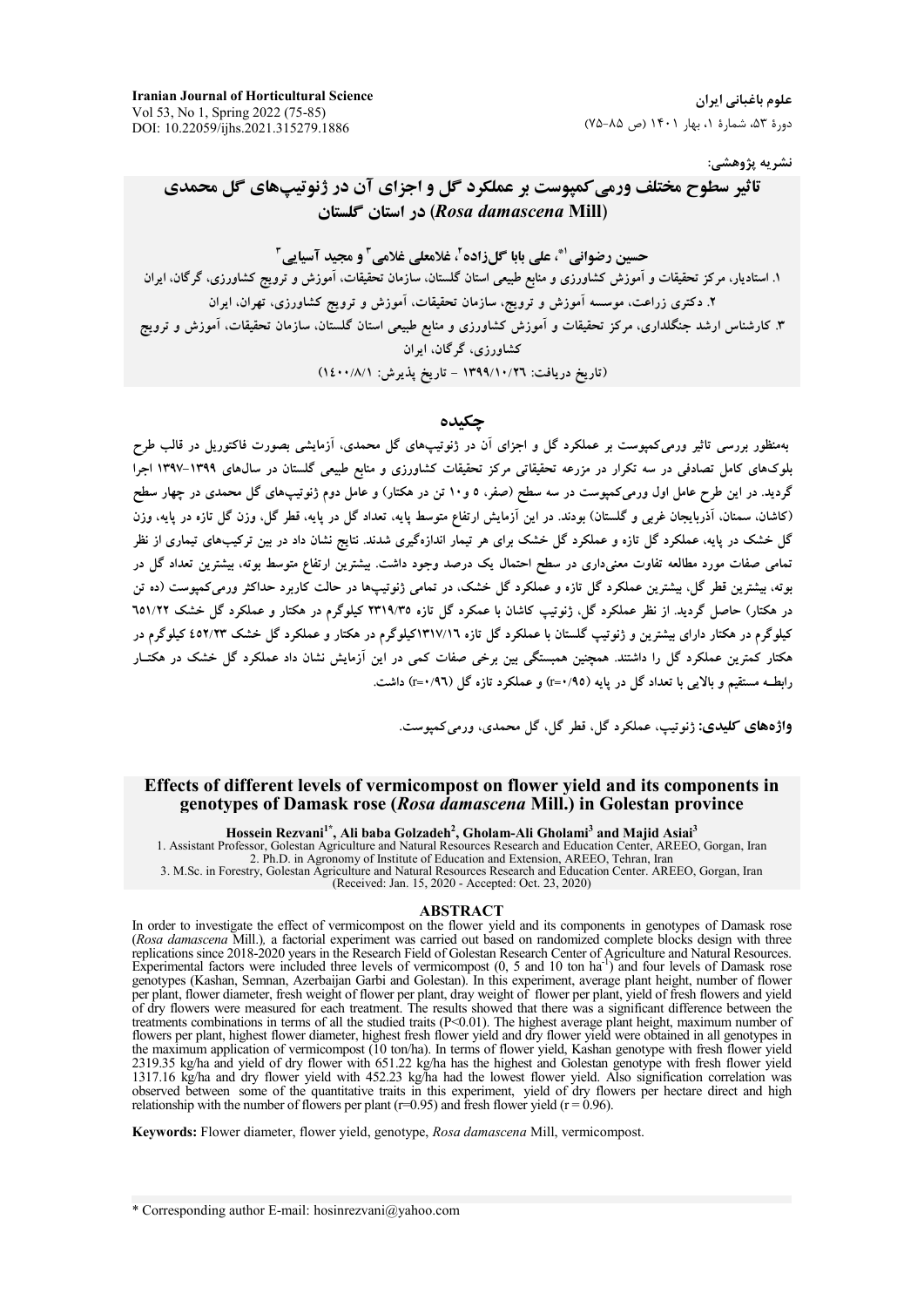موجودات زنده ساکن خاک ضروری خواهد بود (Supratim et al., 2018). همچنین گزارش گردید که با افزايش سطوح ورمى كمپوست ميزان نيتروژن اين عناصر نیز افزایش یافت، بهطوری که کاربرد ۶۳ تن ورمی کمپوست بیشترین مقدار را به خود اختصاص داد. همچنین این محققان گزارش کردند که افزودن ورمی کمپوست به خاک نه تنها فراهم کردن عناصر غذایی مورد نیاز گیاه را افزایش میدهد بلکه با بهبود شرایط فیزیکی و فرایندهای حیاتی خاک ضمن ایجاد یک بستر مناسب برای رشد ریشه سبب افزایش رشد و Gurav et al., ) متابوليسمى مى شود ( .. Gurav et al 2010). در مطالعهای در بررسی اثر کودهای حیوانی بر عملکرد کمی و کیفی گل محمدی گزارش شده است که اثرات مفيد كاربرد كود آلى باعث افزايش ارتفاع متوسط بوته، مساحت و قطر تاج پوشش، قطر گل و عملکرد گل شده است (Rahmani et al., 2013). یکی از عواملی که بر روی صفات مورفولوژیکی و رشد گل محمدی تأثیر دارد استفاده از کودهای شمیایی و دامی میباشد که ترکیب شدن کود همراه با آبیاری دو عامل مورد نیاز برای رشد و توسعه گیاه و ذخیره آب و نیتروژن است (Omidbeigi, 2007). همچنین گزارش شده است، گل محمدی گیاهی است که رشد و میزان گلدهی بوته های آن بشدت بر عنصرهای غذایی وابسته است و برای به دست آوردن عملكرد مناسب بايستى تغذية مناسبي صورت گیرد (Rezaee et al., 2013). در مطالعه دیگری که تنوع ژنتیکی در عملکرد گل و خصوصیات مورفولوژيکي گل محمدي هشت ژنوتيپ منطقه غرب کشور را بررسی کردند مشخص گردید، ژنوتیپهای أذربايجان غربي، زنجان و اردبيل داراي بيشترين عملكرد هستند (Tabaei-Aghdaei *et al.*, 2004). همچنین در بررسی انجام شده تحت دو شرایط اقلیمی در کردستان مشخص گردید بین ژنوتیپها اختلاف معنی داری از نظر صفات عملکرد گل و اجزای آن وجود داشت، به طوری که عملکرد گل و اجزای گل ژنوتیپها در سقز بیشتر از مريوان بود (Yousefil & Fadakar., 2022). در تحقيق دیگری در بررسی اسانس گل محمدی مناطق شمال غربی و مرکزی کشور مشخص گردید که میزان اسانس و ترکیبهای عمده گل محمدی با مبداء آذربایجان شرقی

#### مقدمه

گل محمدی با نام علمی.Rosa damascena Mill برای تولید اسانس و گلاب در مناطق مختلفی از ایران کشت میشود و بهعنوان گل ملی ایران محسوب میگردد (Omidbeigi, 2007). توسعه روز افزون كاشت گل محمدی در عرصه کشاورزی کشور بهویژه در استانهایی مانند فارس، اصفهان و کرمان، مرهون سازگاری، قناعت، کم هزینه بودن و سودآوری چشمگیر آن میباشد. سطح كشت اين گياه در استان گلستان قابل توجه نبوده اما از سال ۱۳۹۶ مورد استقبال بهرهبرداران قرار گرفته است. اکثر اراضی کوهستانی و اراضی شیبدار استان گلستان نیز شرایط و آمادگی لازم را برای کاشت و توسعه این گیاه دارند. گلهای این گیاه برای تولید اسانس و گلاب در صنایع عطر سازی، آرایشی و بهداشتی، دارویی و Baydar et al., ) غذایی مورد استفاده قرار میگیرند 2008). بنابراین با توجه به مصارف گوناگونی که گل محمدی در صنایع مختلف دارد، سبب شده است در سالهای اخیر توجه زیادی به این گیاه مبذول گردد. نظر به اهمیت گل محمدی در صادرات غیرنفتی کشور و ارزآوری فرآوردههای آن بهویژه گلاب و اسانس، با استخراج گلاب و اسانس گل، درآمد حاصل از کشت گل محمدي قابل توجه خواهد بود. همچنين، افزايش درآمد كشاورزان در هكتار با فروش مستقيم گل افزايش خواهد يافت (Omidbeigi, 2007). بررسي ها نشان دادهاند كه نهادههای آلی از جمله کودهای دامی و ورمی کمپوست علاوه بر اثرات مفیدی که بر خصوصیات فیزیکی، شیمیایی، بیولوژیکی و حاصلخیزی خاک دارند یکی از اركان مهم باروري خاك محسوب مي شوند ( Arancon). استفاده توأم از کودهای آلی و معدنی نه et al., 2011 تنها نیاز به مصرف کودهای شیمیایی را کاهش میدهد، بلکه به ذخیره انرژی، حاصلخیزی خاک، افزایش تولید محصول و کاهش آلودگی محیط زیست میگردد (Sinha et al., 2010). از طرفی تولید محصولات غذایی با کیفیت، با استفاده از کودهای زیستی، نه تنها باعث رضایت خاطر مصرف کنندگان می شود، بلکه تأمین و تضمین سلامت جسمی آنان را نیز در پی دارد. بنابراین برای دستیابی به اهداف کشاورزی پایدار، استفاده از راهکاری برای تأمین نیازهای غذایی گیاه به کمک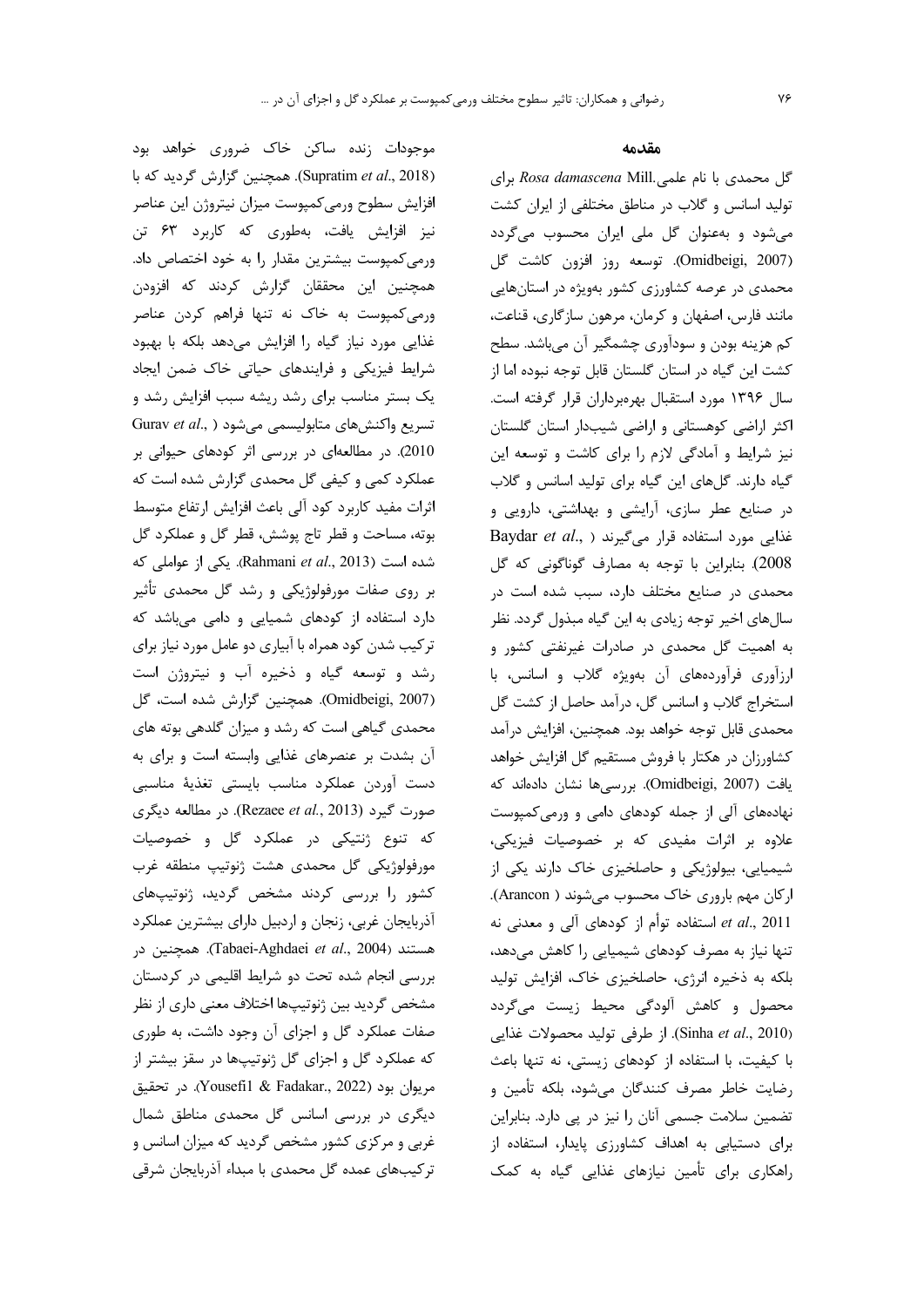بیش از ژنوتیپهای منطقه کاشان است. این اختلاف بهرغم کشت دو ژنوتیپ فوق در شرایط محیطی یکسان مشاهده گردیده است که نشان دهنده اختلاف در توانمندیهای ژنتیکی آنها از نظر کمیت و کیفیت اسانس و برتری گل محمدی آذربایجان است ( Rahamani et al., 2013). بهطور كلي از آنجايي كه اطلاعات مستندي در مورد کشت ژنوتیپهای گل محمدی و همچنین کاربرد کودهای بیولوژیک در استان گلستان وجود ندارد، مطالعه حاضر در راستای مصرف بهینه از کودهای ورمی کمپوست در ژنوتیپهای مختلف گل محمدی و معرفی بهترین ژنوتیپ در شرایط آب و هوائی منطقه طراحی و اجرا شد.

### مواد و روشها

آزمایش در گرگان در مزرعه تحقیقاتی مرکز تحقیقات و آموزش کشاورزی و منابع طبیعی استان گلستان با میانگین بارندگی سالیانه ۴۵۰–۴۰۰ میلی متر، ارتفاع ١۶٠ متر از سطح دريا و مختصات جغرافيايي با طول ٥۴ درجه و ۲۵ دقیقه شرقی و عرض ۳۶ درجه و ۴۵ دقیقه شمالی در سالهای ۱۳۹۹–۱۳۹۷ انجام شد. جهت شناسایی وضعیت خاک محل انجام آزمایش نمونه مرکب از عمق صفر تا ۳۰ و ۳۰ تا ۶۰ سانتی متری تهیه و خواص فيزيكي و شيميايي خاک مزرعه و ورمي کمپوست در آزمایشگاه تجزیه خاک مرکز تحقیقات کشاورزی و منابع طبیعی استان گلستان به شرح جدول های ١ و ٢ ذيل تعيين شد.

آزمایش بهصورت فاکتوریل در قالب طرح بلوکهای كامل تصادفي در سه تكرار به اجرا در آمد. در اين پروژه عامل اول شامل ورمیکمپوست در سه سطح (صفر، ۵ و ۱۰ تن در هکتار) و عامل دوم ژنوتیپهای گل محمدی در چهار سطح شامل (ژنوتیپهای کاشان، سمنان،

| أذربایجانغربی و گلستان) بودند. عملیات أماده سازی      |
|-------------------------------------------------------|
| شامل شخم، دیسک و تسطیح زمین در پاییز سال اول          |
| آزمایش انجام گردید. پس از تهیه نقشه آزمایشی           |
| کاشت نهالها در اوایل فرورین ماه سال ۱۳۹۷ انجام        |
| شد. کود مورد نیاز (بهعنوان کود پایه) با توجه به نتایج |
| تجزیه مواد غذایی خاک و توصیه کودی مناسب               |
| مصرف گردید. بر این اساس، مقادیر کودهای فسفره و        |
| پتاسه به مقدار ۶۰ کیلوگرم در هکتار اکسید فسفر و       |
| اکسید پتاس بهترتیب از منبع کودی سوپر فسفات            |
| تریپل و سولفات پتاسیم قبل از کاشت نهالها به زمین      |
| داده شد. نهال ژنوتیپهای مورد مطالعه گل محمدی          |
| از شرکت گیاهان دارویی بستانه گلستان و از نقاط         |
| مختلف کشور تهیه گردید. در هر تکرار ۱۲ کرت و در        |
| هر کرت سه نهال گل محمدی از ژنوتیپهای مختلف            |
| به فواصل دو متر كاشته شدند. فواصل بين كرتها سه        |
| متر در نظر گرفته شد. برای کاشت و اعمال تیمار          |
| کودی، گودالهایی به اندازه ۷۰×۷۰ سانتیمتر و به         |
| عمق ۱۰۰ سانتیمتر حفر شد و ورمیکمپوست                  |
| براساس تیمارهای مورد نظر با خاک مخلوط و در            |
| گودال ریخته شد. سپس نهالهای تهیه شده از               |
| ژنوتیپهای مختلف در اوایل فروردینماه به گودالهای       |
| آماده شده منتقل گردیدند. برای عملیات آبیاری از        |
| سیستم آبیاری قطرهای استفاده گردید. همچنین در          |
| مواقع لازم سایر عملیات داشت از قبیل مبارزه با علف     |
| های هرز با دست و مبارزه با آفات سوسک شاخک             |
| بلند سرشاخه خوار، سوسک گرده خوار و همچنین             |
| مبارزه با بیماری زنگ در طول اجرای آزمایش انجام        |
| گرفت. جهت مبارزه با آفت سوسک شاخک بلند                |
| بلافاصله اقدام به هرس سرشاخه و حدود ١٠                |
| سانتیمتر پایینتر از محل آلودگی و خارج کردن از         |
| مزرعه و سوختن بقایای آن اقدام گردید.                  |

جدول ۱. خصوصیات فیزیکی و شیمیایی خاک محل آزمایش.<br>نفضا اعلام سنتورسیو ملاعم مناسبه معنا استفاده استفاده استفاده استفاده به استفاده مناسبه معنا

| adie<br>Physical and<br>chemical soil properties of the experimental<br>t site. |    |                        |             |                    |            |           |  |  |  |
|---------------------------------------------------------------------------------|----|------------------------|-------------|--------------------|------------|-----------|--|--|--|
| exture                                                                          |    | ∽                      | Nitrogen    | ) reanic<br>∠arbon | Phosphorus | Potassium |  |  |  |
|                                                                                 | DП | 1 <sup>C</sup><br>dS/m | mp/g<br>. . | $\frac{1}{2}$      | mp/g       | (mq/q)    |  |  |  |
| clay<br>∟oamv                                                                   | ◡. | . v                    | U.I         | .                  |            | 110       |  |  |  |

جدول ۲. خصوصیات فیزیکی و شیمیایی ورمی کمپوست.<br>Table 2. Physicochemical properties of vermicompost

| $\sim$ $\sim$<br>pп | 1 <sub>0</sub><br><b>UD/III</b> | arbon<br>$\sim$<br>$\frac{1}{2}$ | .<br>---<br>$\sim$<br>-<br>تعبير | $\sim$<br>١Ο<br>. | .com<br>$\sim$<br>$\sim$<br>$\sim$<br><br>. | orus<br>.   | <b>AND ON</b><br>$\sim$<br>uus |
|---------------------|---------------------------------|----------------------------------|----------------------------------|-------------------|---------------------------------------------|-------------|--------------------------------|
| $\cdot$ .           | . . U. 1                        | .                                |                                  |                   | --<br>.                                     | $\sim$<br>. | 1.VJ                           |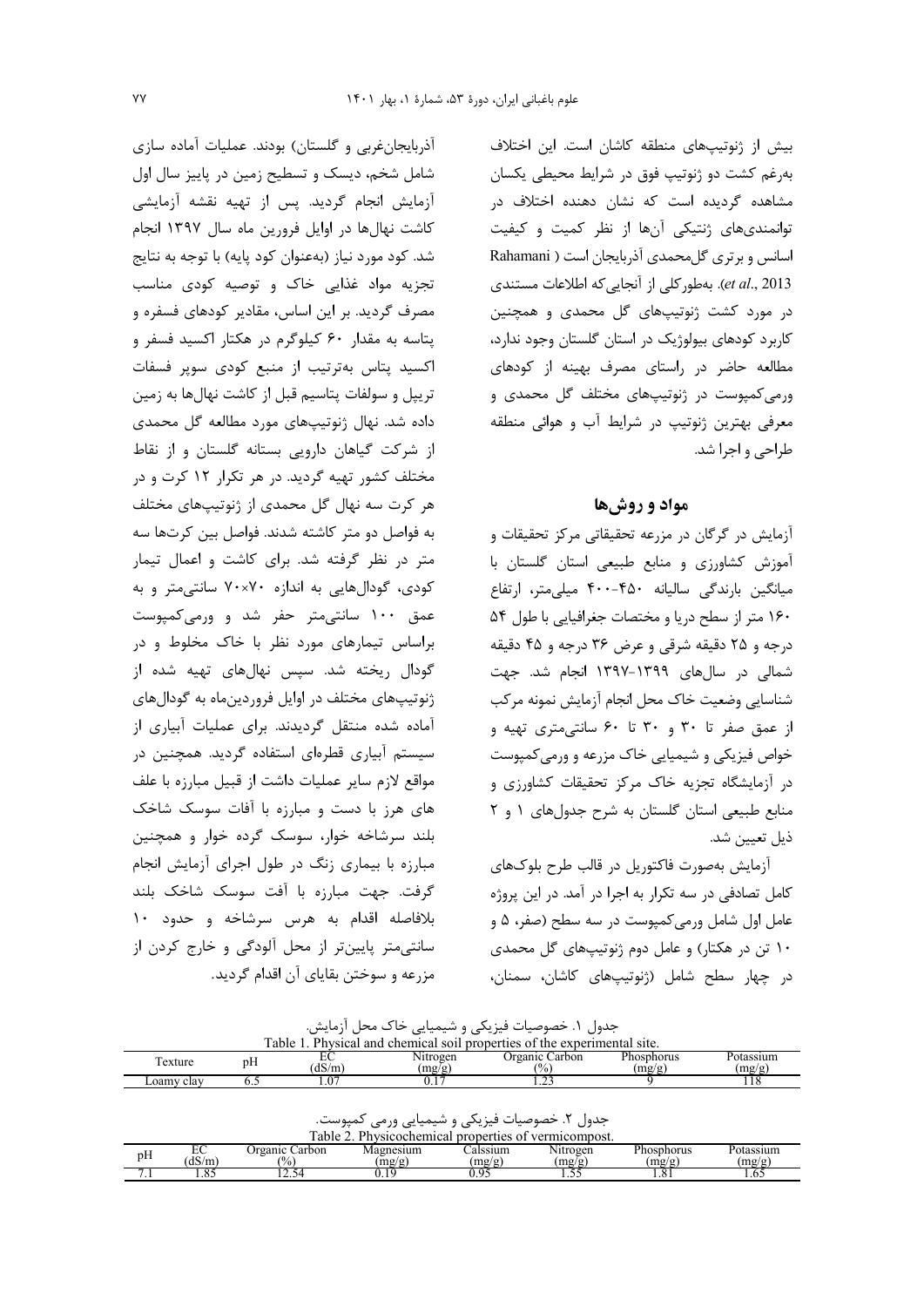#### **YA**

## نتايج و بحث

ارتفاع متوسط يايه

نتايج حاصل از تجزيه واريانس دادههاى أزمايش جدول ۳ نشان داد که فاکتورهای ژنوتیپ، ورمی کمپوست و اثر متقابل آنها، در سطح احتمال یک درصد تاثیر معنیداری بر ارتفاع متوسط پایههای گل محمدی داشتند. مقایسه میانگین اثر ژنوتیپها نشان داد، بالاترین ارتفاع متوسط پایه در تمام تیمارها به ژنوتیپ کاشان (۱۴۵/۷۸ سانتیمتر) و کمترین آن به ژنوتیپ گلستان (۱۲۴/۵۸سانتی متر) تعلق داشت. همچنین بر اساس نتایج این پژوهش، متوسط ارتفاع گل محمدی نیز از ۱۲۲/۲۹ سانتی متر در شاهد بدون مصرف ورمیکمپوست به ۱۵۲/۱۳ سانتیمتر در تیمار حداکثر مقدار مصرف ورمیکمپوست (ده تن در هکتار) رسید که سبب افزایش حدود ۲۰ درصدی ارتفاع متوسط پايه گل محمدى گرديد (جدول ۴). مقایسه میانگین اثر متقابل ژنوتیپ و ورمیکمپوست (جدول ۵) نشان داد، متوسط ارتفاع پایه گل محمدی با افزایش سطوح ورمی کمپوست در تمامی ارقام مورد مطالعه افزایش یافت. بهطوری که با افزایش میزان ورمیکمپوست (ده تن در هکتار) متوسط ارتفاع پایه گل محمدی از ۱۲۰/۲۹ سانتی متر در شاهد بدون مصرف کود به ۱۴۵ سانتی متر در بالاترین سطح كاربرد ورمى كمپوست (در ميانگين ارقام) افزايش يافت. اختلاف ارتفاع ممكن است به ساختار ژنتيكي و توانایی ژنوتیپهای مختلف در استفاده از منابع مختلف کودی مربوط باشد. کودهای بیولوژیک بهدلیل اینکه حاوی ازتوباکترند، سبب افزایش توسعهٔ ریشه و جذب بهتر آب و مواد غذایی میشوند که بهدنبال آن رشد Yanga et ) رویشی گیاه و ارتفاع پایهها افزایش می یابد 2015). 2014) Tabaei-Aghdaei et al. (al., 2015) مطالعاتشان روی ژنوتیپهای گل محمدی اظهار داشتند، میانگین ارتفاع پایه در ژنوتیپ های مختلف گل محمدی دارای دامنه تغییرات بین ١٢٠ تا ٢١٣ Rhamani et al. محجنین در مطالعه Rhamani et al. (2013) در گل محمدی مشخص گردید کاربرد کود آلی باعث افزایش ارتفاع پایه در ژنوتیپهای گل محمدی گردید (Kazaz et al., 2010). در پژوهش دیگری بر روی

کنترل سوسک گرده خوار با استفاده از تلههای سطل آبی رنگ که محتوی مخلوط آب و روغـن ولک بود (به منظور جلب و جمع آوري سوسک)، انجام گرفت. همچنین برای مبارزه با بیماری زنگ زرد با استفاده از قارچکش تیلت به میزان یک در هزار در اردیبهشت ماه به محض ظهور اولین علائم بیماری اقدام به سمپاشی گردید. در این آزمایش ویژگیهایی مانند ارتفاع متوسط پايه، تعداد گل در پايه، قطر گل، وزن گل تازه در پايه، وزن گل خشک در پایه، عملکرد گل تازه، عملکرد گل خشک برای هر تیمار اندازهگیری شدند. با توجه بهاینکه عملکرد اقتصادی در گل محمدی از سال سوم به بعد میباشد، بههمین دلیل در این آزمایش اندازهگیری صفات مورفولوژيي و عملكرد گل در سال سوم (١٣٩٩) با شروع گلدهی انجام شد. برای محاسبه ویژگی تعداد گل در هر پایه و با توجه به طول دوره گلدهی، برداشت گل-ها در سه زمان در هر یک از واحدهای آزمایشی و از سه پایه انجام گردید و سپس میانگین آنها به عنوان نماینده تعداد گل منظورگردید. برای هر یک از مراحل پس از شمارش گل، وزن تازه آنها نیز به وسیله یک ترازوی با دقت ٠/٠١ گرم محاسبه شده و بدين ترتيب ميانگين وزن گل تازه در پایه و همچنین مجموع وزن گل تازه در پایه، حاصل از جمع سه نوبت برداشت اندازهگیری 5 ديد (Tabaei-Aghdaei et al., 2004). وزن كل تازه گل حاصل بر حسب گرم برای هر پایه ثبت شد که در پایان محاسبات لازم به منظور تعیین عملکرد وزن گل تازه در هکتار صورت گرفت. وزن خشک گلها نیز پس از قرار دادن نمونهها در دستگاه آون در دمای ۷۵ درجه سانتی گراد به مدت ۲۴ ساعت محاسبه گردید (Rahamani et al., 2013). در هر یک از مراحل برداشت، قطر گل نیز با استفاده از یک کولیس با دقت ۰/۰۵ میلی متر توزین شدند. پس از اندازه گیری ویژگیهای یاد شده، تجزیه آماری دادهها با استفاده از نرم افزار آماري SAS ver. 9.1 انجام شد. با توجه به معنیدار بودن اثر متقابل، مقایسه میانگین تیمار دادهها بهروش برشدهی و با استفاده از آزمون LSD در سطح احتمال یک درصد صورت گرفت. همچنین تعیین همبستگی بین صفات انجام شد و نمودارها در محيط Excel ترسيم شدند.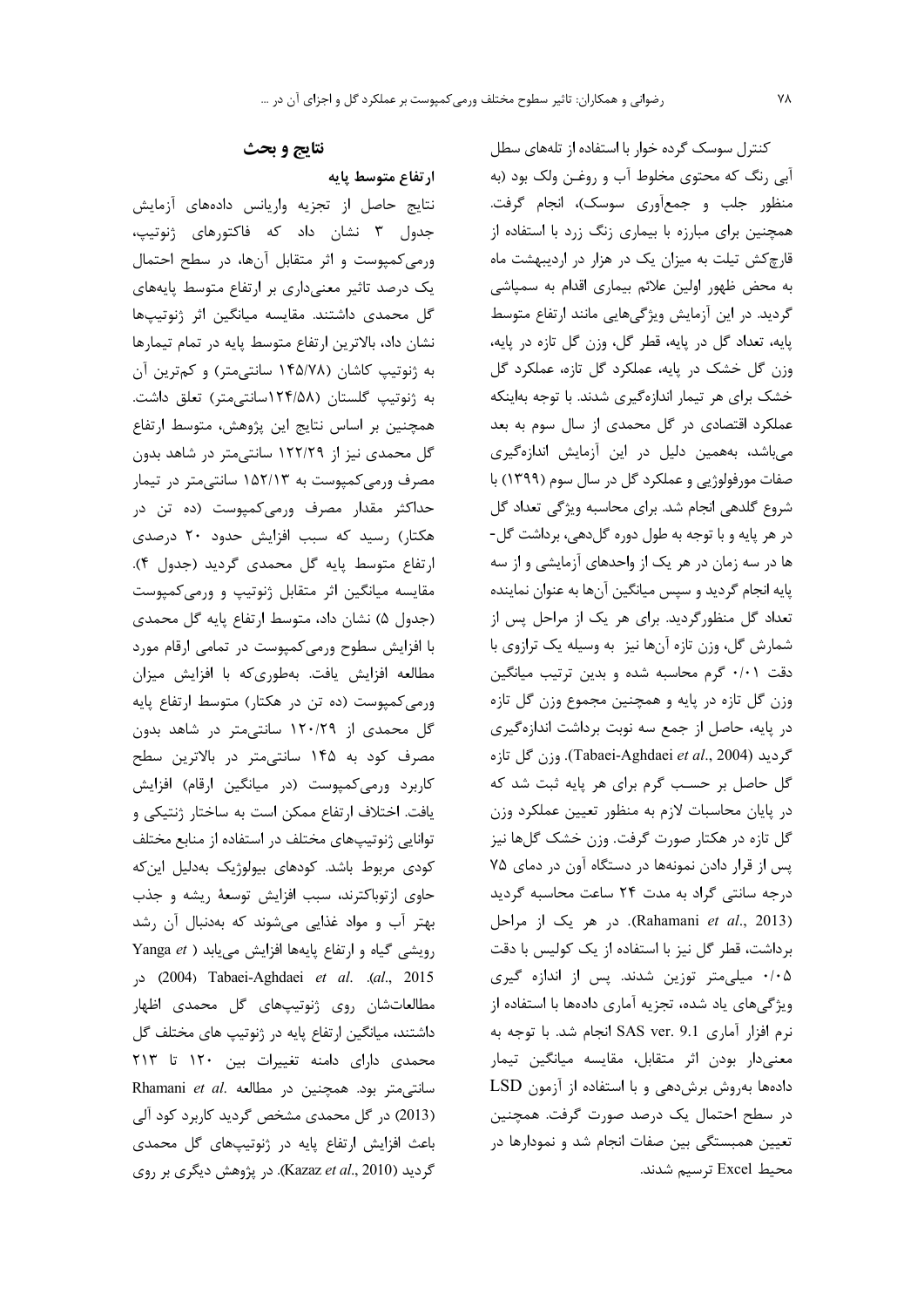بابونه (Matricaria recutita L.) گزارش شد کاربرد ورمى كمپوست باعث افزايش معنىدار ارتفاع متوسط پايه گردید (Azizi et al., 2008).

## تعداد گل در پایه

همانگونه که در جدول شماره (۳) آمده است، فاکتورهای ورمیکمپوست و ژنوتیپ و اثر متقابل آنها تاثیر معنیداری در سطح احتمال یک درصد، بر تعداد گل در پایه داشتند. مقایسه میانگین اثر ژنوتیپها نشان داد، بیشترین تعداد گل در پایه (۸۰۶ گل در پایه) در ژنوتیپ کاشان و کمترین تعداد گل در پایه (۴۶۸ گل در پایه) در ژنوتیپ گلستان بهدست آمد. همچنین مقایسه میانگین تیمار استفاده از ورمی کمپوست نیز نشان داد که در حداکثر مقدار مصرف ورمی کمپوست (ده تن در هکتار) در مقایسه با عدم كاربرد اين كود، سبب افزايش ٣٨ درصدي تعداد گل در پایه گردید (جدول ۴). مقایسه میانگین اثر متقابل ورمیکمپوست و ژنوتیپهای گل محمدی نشان دهنده وجود اختلاف معنىدار بين تيمارهاى آزمایشی بود. بهطوریکه در حداکثر کاربرد ورمی کمپوست (ده تن در هکتار)، بالاترین تعداد گل در پایه در ژنوتیپ کاشان (۱۰۰۸ گل در پایه) حاصل شد که در مقایسه با ژنوتیپ گستان (۶۲۴ گل در پایه) بیش از ۳۹ درصد افزایش نشان داد (جدول ۵). در مطالعه دیگری که بر روی گیاه دارویی درمنه (Artemisia pallens) انجام گردید مشخص شد، مصرف ورمى كمپوست موجب بهبود قابل ملاحظه گل دهی این گیاه دارویی در مقایسه با شاهد گردید. در این پژوهش همچنین گزارش گردید، بهکارگیری ورمی کمپوست از طریق کنترل آفات و بیمارهای خاکزی و بهبود واکنشهای حیاتی مفید در خاک و نيز احتمالا جذب آب و عناصر غذايي، باعث افزايش Pandey et al., ) رشد و نمو و گل دهی گیاه می شود 2017). در تحقیقی دیگر مشاهده شد کاربرد  $(Echium amoenum)$  ورمی کمپوست در گل گاوزبان (Echium amoenum تعداد گل را نسبت به شاهد ۳۹ درصد افزایش داد (Amiri et al., 2018). بهطوركلي داشتن ساقه طویل تر به معنی داشتن سطح فتوسنتز کننده بیش تر

و تولید مواد متابولیکی بیشتر برای داشتن تعداد گلهای بیشتر در پایه میباشد (Iqbal et al., 2009).

## قطر گل

با توجه به نتایج تجزیه واریانس مشاهده گردید که فاکتورهای ورمی کمپوست و ژنوتیپ و اثر متقابل آنها تاثیر معنیداری در سطح احتمال یک درصد، بر قطر گل داشتند (جدول ٣). مقايسه ميانگين تيمارها نشان داد در بين ژنوتيپها بيشترين قطر گل مربوط به ژنوتیپ گل محمدی کاشان با قطر گل (۵/۸۶ سانتیمتر) در مقایسه با گل محمدی گلستان با قطر گل (۳/۱۵ سانتی متر) بود. همچنین تیمار استفاده از ورمی کمپوست نیز نشان داد که در حداکثر مقدار مصرف ورمی کمپوست (ده تن در هکتار) قطر گل نیز از ۴/۷۳ سانتیمتر در شاهد بدون مصرف ورمی کمپوست به ۶/۱۳ سانتی متر افزایش یافت (جدول ۴). مقايسه ميانگين اثر متقابل ژنوتيپ و كود آلی ورمی کمپوست نشان داد که با افزایش سطوح مختلف ورمی کمپوست، قطر گل در تمامی ژنوتیپ مورد مطالعه افزایش یافت. بهطوریکه بیشترین اندازه قطر گل در حداکثر کاربرد ورمی کمپوست (ده تن در هکتار) مربوط به ژنوتیپ گل محمدی کاشان (۶/۱۱ سانتی متر) و کمترین قطر گل مربوط به ژنوتیپ گلستان (۳/۷۵ سانتی متر) بدست آمد که حدود ۴۱/۶درصد افزایش داشته است (جدول ۵). قطر گل که نماینده قطر غنچه اولیه میباشد فاکتوری مهم در Lebaschi et al., ) ازاریابی غنچه گل محمدی است 2011). همچنین در مطالعهای مشخص گردید کاربرد ورمی کمپوست قطر ساقه، قطر گل، قطر دمبرگ و تعداد گل را در پایه گل محمدی افزایش داد ( Kazaz et al., 2010). در تحقیق دیگری بر روی گل محمدی مشخص گردید کاربرد ۱۵ تن در هکتار کود دامی بههمراه ۴۰ کیلوگرم در هکتار فسفر و۴۰ کیلوگرم در هکتار پتاسیم باعث افزایش معنیدار قطر گل گردید و Rhamani et al., ) گلهایی با قطر بزرگتر تولید نمود 2013). علت اين افزايش را مي توان اين چنين توجيه کرد که اضافه کردن مواد آلی به خاک باعث جذب بيشتر عناصر غذايي توسط ريشهها، افزايش رشد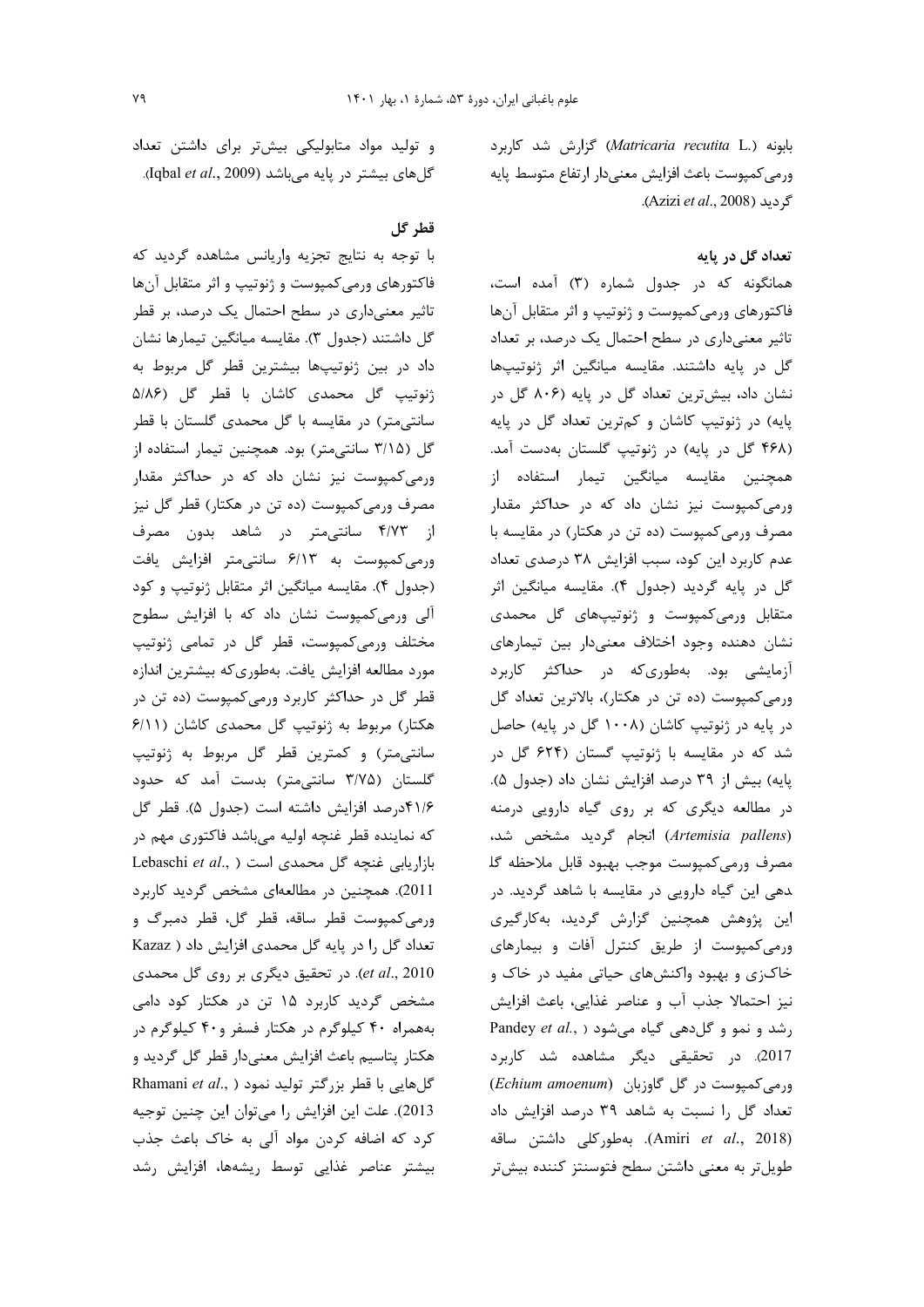رویشی و تولید بیشتر برگها میشود که این امر به نوبه خود سبب افزايش سطح جذب نورى، سطح فتوسنتزی، ساخته شدن مواد هیدروکربنی در برگها، افزایش کلروفیل برگ و در نهایت افزایش قطر گل و عملكرد گل در يايه خواهد شد (Hati et al., 2006).

# وزن تازه گل در پایه

نتايج حاصل از تجزيه واريانس دادهها نشان داد كه تیمارهای ورمیکمپوست و رقم و اثر متقابل آنها در سطح احتمال یک درصد، بر وزن تازه گل در هر پایه گل محمدي معنىدار بود (جدول ٣). مقايسه ميانگين بين ژنوتیپها از نظر این صفت نشان داد که بیشترین وزن تازه گل مربوط به ژنوتیپ کاشان (۱۵۲۹/۲۴هگرم) و كمترين أن مربوط به ژنوتيپ گلستان (۹۹۴/۱۱ گرم) بوده است. همچنین مقایسه میانگین تیمار استفاده از ورمی کمپوست نیز نشان داد که با افزایش مقدار ورمی کمپوست، وزن تازه گل در پایه بهطور معنی داری افزایش یافت بهطوری که بیشترین وزن تازه گل در تیمار حداکثر کاربرد ورمی کمپوست (ده تن در هکتار) به میزان ۱۶۷۶/۵۱ گرم، حاصل شد که در مقایسه با تیمار شاهد (بدون کاربرد ورمیکمپوست) ۱۰۱۳/۳۸ گرم، نزدیک به ۳۶/۵ درصد بیشتر بود (جدول ۴). همچنین مقایسه میانگین اثر متقابل فاکتورهای آزمایشی نیز بر وزن تازه گل در پایه نشان داد که، بیشترین وزن تازه گل در پایه در تیمار حداکثر کاربرد ورمیکمپوست در ژنوتیپ کاشان بهمقدار ۲۰۵۱/۴۱ گرم بهدست آمد که در مقایسه با حالت عدم استفاده از این کود حدود ۳۲ درصد بيشتر بوده است (جدول ۵). نتايج مطالعه حاضر با نتايج مطالعه .Fatma et al (2008) در گياه مرزنجوش (Origanum vulgare)، Rezaee et al. (2013) .c) C013) Rhamani et al (2013) در گل محمدی هم خوانی داشت.

## وزن خشک گل در پایه

نتايج تجزيه واريانس دادهها نشان داد كه فاكتورهاى ورمی کمپوست و ژنوتیپ و اثر متقابل آنها در سطح احتمال یک درصد، تاثیر معنیداری بر وزن خشک گل در هر پایه داشتند (جدول ۳). در رابطه با ژنوتیپهای

مورد مطالعه نیز، مقایسه میانگینها حاکی از تاثیر معنیدار ژنوتیپ در افزایش وزن خشک گل در پایه بود، بهطوری که بیشترین وزن خشک گل در پایه مربوط به ژنوتیپ گل محمدی کاشان (۲۸۹/۷۹ گرم) و کمترین آن مربوط به گل محمدی گلستان با وزن خشک (۱۳۷/۴۶ گرم) بود. همچنین در بررسی مقایسه میانگینها نیز مشاهده شد که وزن خشک گل در پایه در حالت استفاده از ورمیکمپوست، افزایش پیدا کرد، بهطوری که بین تیمارهای کاربرد ، بیشترین وزن خشک در پایه در تیمار حداکثر ورمیکمپوست (ده تن در هکتار) به میزان ۳۹۱/۸۷ گرم بهدست آمد که نسبت به تیمار شاهد (۲۵۲/۵۳ گرم) حدود ۳۵/۵ درصد بیشتر بود (جدول ٣). مقايسه ميانگين اثر متقابل ورمي كمپوست و ژنوتيپ نيز شاهد وجود اختلاف معندار بین تیمارهای آزمایشی بود، بهطوری که در تیمار ده تن در هكتار ورمى كمپوست بالاترين مقدار وزن خشك گل در پایه در ژنوتیپ کاشان (۴۰۲/۳۸ گرم) حاصل شد که در مقایسه با ژنوتیپ گل محمدی گلستان (۲۸۱/۶۵ گرم) بیش از ۳۱ درصد افزایش نشان داد (جدول ۵). نتايج اين مطالعه با نتايج يژوهش Shaalan (2005) بر Rezaee ) روى گياه دارويى سياهدانه (Nigella sativa) و .et al (2013) بر روی گل محمدی مطابقت دارد.

### عملكرد گل تازه

نتايج حاصل از تجزيه واريانس دادهها نشان داد كه اثر ورمی کمپوست و ژنوتیپ و اثر متقابل آنها در سطح احتمال یک درصد بر عملکرد وزن تازه گل معنیدار بود (جدول ٣). مقايسه ميانگين بين ژنوتيپها از نظر اين صفت نشان داد كه بيشترين عملكرد وزن تازه گل مربوط به ژنوتیپ کاشان (۲۳۱۹/۳۵ کیلو گرم در هکتار) و کمترین آن مربوط به ژنوتیپ گلستان (۱۳۱۷/۱۶ کیلوگرم در هکتار) بود (جدول ۴). مقایسه میانگین استفاده از ورمی کمپوست از نظر این صفت نیز نشان داد که در حداکثر مقدار مصرف ورمی کمپوست (ده تن در هکتار)، عملکرد وزن تازه گل (۳۰۷۴/۸۱ کیلوگرم در هکتار) بود که در مقایسه با تیمار عدم کاربرد این کود (۲۳۹۸/۲۱ کیلوگرم در هکتار)، سبب افزایش ۴۰ درصدي عملکرد وزن گل تازه گرديد (جدول ۴).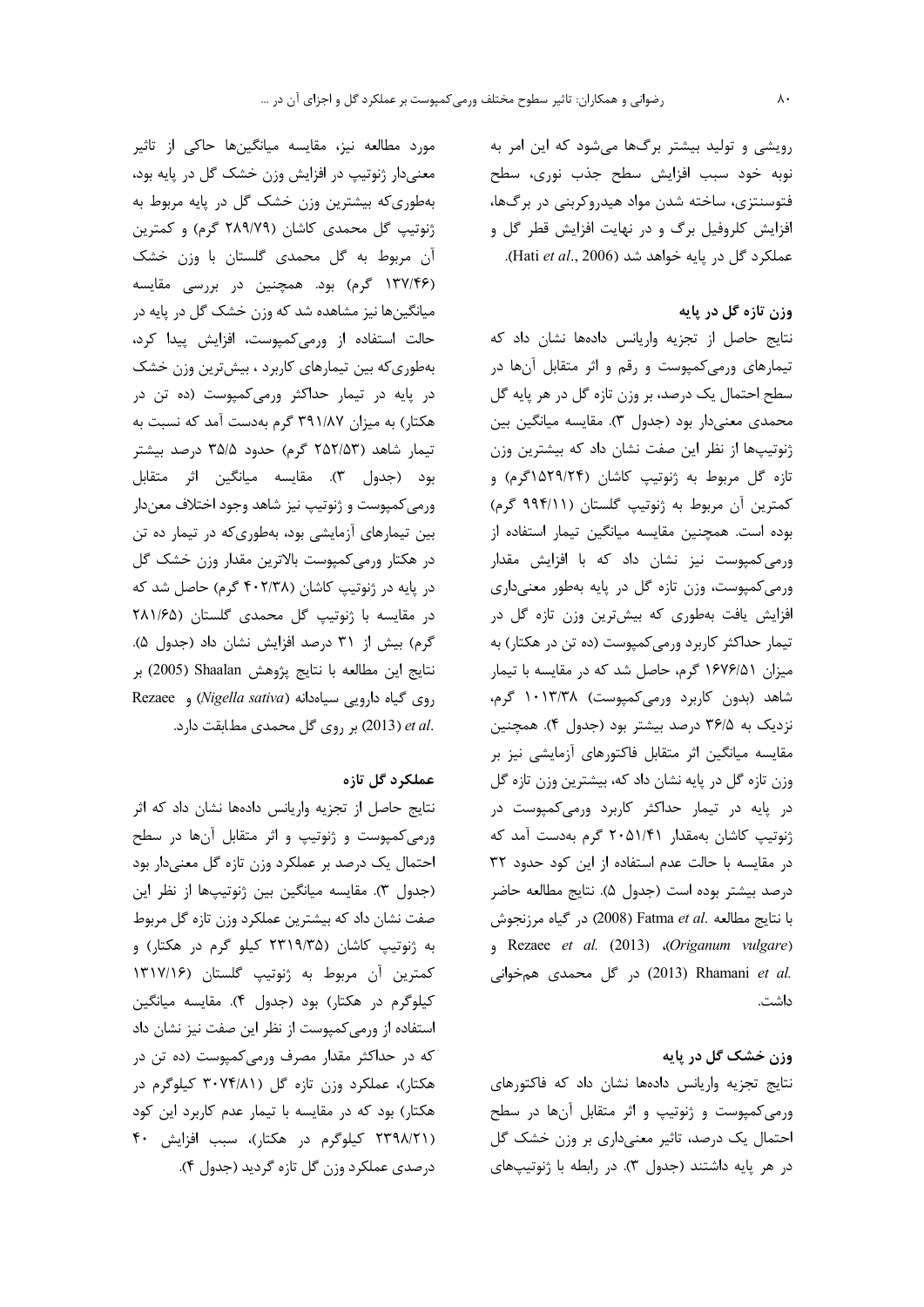|                       |                |                      | Mean of squares                        |                    |                                                    |                       |                              |                                |  |  |  |
|-----------------------|----------------|----------------------|----------------------------------------|--------------------|----------------------------------------------------|-----------------------|------------------------------|--------------------------------|--|--|--|
| Source of variatoin   | ਚਿ             | Average plant height | Numbeof flower<br>planit<br>đ<br>$\Xi$ | diameter<br>Flower | weight of flower<br>$_{\rm plant}$<br>per<br>Fresh | Yield of dry Flowers  | ers<br>of fresh flo<br>Yield | ers<br>flow<br>of dry<br>Yield |  |  |  |
| Replication           | $\mathfrak{D}$ | 1.34 <sup>ns</sup>   | $0.392^{ns}$                           | $0.00060^{ns}$     | $4.12^{ns}$                                        | $3.931$ <sup>ns</sup> | 12.61 <sup>ns</sup>          | $4.96$ <sup>ns</sup>           |  |  |  |
| Vermicompost          | 2              | 174.92**             | 152307.24**                            | $1.373***$         | 9370.73**                                          | 36001.43**            | 2252989.43**                 | 196220.45**                    |  |  |  |
| Genotype              | 3              | $296.6$ **           | 262896.94**                            | 8.879**            | 242436.17**                                        | 19957.34**            | 2223177.33**                 | 99058.23**                     |  |  |  |
| Vermicompost×genotype | 6              | $10.32$ **           | 1339.94**                              | $0.294$ **         | 847.58**                                           | 196.61**              | $11360.61$ **                | 6914.38**                      |  |  |  |
| Error                 | 22             | 1.20                 | 65.15                                  | 0.0041             | 116.91                                             | 91.24                 | 213.24                       | 113.89                         |  |  |  |
| CV(%)                 | ۰              | 2.71                 | 4.47                                   | 6.64               | 9.71                                               | 7.12                  | 8.14                         | 7.81                           |  |  |  |

جدول ٣. نتايج تجزيه واريانس اثر ورمي¢كمپوست بر صفات كمي و كيفي ژنوتيپهاي گل محمدي.

Table 3. Results of variance analysis effect of vermicompost on quantitative and qualitative traits of Rosa damascena  $Mill$  genotypes.

\* ، \*\* و ns: به ترتیب تفاوت معنیدار در سطح احتمال ۵ و ۱ درصد و نبود تفاوت معنیدار.

\*, \*\*, ns: Significantly difference at 5 and 1% of probability level, and non-significantly difference, respectively.

جدول ۴. مقایسه میانگین اثر ورمی کمپوست بر صفات کمی و کیفی ژنوتیپهای گل محمدی. Table 4. Mean comparison effect of vermicompost on quantitative and qualitative traits of Rosa damascena Mill. genotynes

| Treatmentst              |                  | plant Height<br>$\binom{cm}{2}$<br>erage | ┙┸<br>능<br>of flo<br>plant<br>Number<br>per | diameter<br>$\binom{cm}{2}$<br>Flower | ð<br>plant<br>weight<br>per<br>බ<br>flower<br>Fresh | plant<br>$\sigma$<br>බ<br>weight<br>per<br>È | $\frac{1}{2}$<br>fresh<br>Yield of<br>Flowers | Flowers<br>(kg/ha)<br>dry<br>$\mathfrak{b}$<br>Yield |
|--------------------------|------------------|------------------------------------------|---------------------------------------------|---------------------------------------|-----------------------------------------------------|----------------------------------------------|-----------------------------------------------|------------------------------------------------------|
|                          | Kashan           | $145.78^{a}$                             | 806.58 <sup>a</sup>                         | 5.86 <sup>a</sup>                     | 1529.24 <sup>a</sup>                                | $289.79^{a}$                                 | $2319.35^a$                                   | 651.28 <sup>a</sup>                                  |
|                          | Semnan           | $139.23^{b}$                             | $678.25^{b}$                                | $5.21^{b}$                            | $1377.65^{\rm b}$                                   | $229.65^{b}$                                 | $1953.25^{b}$                                 | $568.22^{b}$                                         |
| Genotypes                | Azerbaijan Garbi | $131.49^{\circ}$                         | $546.25^{\circ}$                            | 4.12 <sup>c</sup>                     | $1246.38^{\circ}$                                   | $188.54^{\circ}$                             | $1684.21^{\circ}$                             | $504.25^{\circ}$                                     |
|                          | Golestan         | $124.58^{d}$                             | $468.78$ <sup>d</sup>                       | $3.15^{d}$                            | 994.11 <sup>d</sup>                                 | 137.46 <sup>d</sup>                          | $1317.16^d$                                   | 452.23 <sup>d</sup>                                  |
| Vermicompost<br>(Ton/ha) | $\theta$         | $122.29^{\circ}$                         | $613.29^{\circ}$                            | 4.73 <sup>c</sup>                     | $1013.38^{\circ}$                                   | $252.51^{\circ}$                             | $2098.21^{\circ}$                             | $539.21^{\circ}$                                     |
|                          | 5                | $148.53^{b}$                             | $865.53^{b}$                                | $5.25^{b}$                            | $1356.94^b$                                         | $315.72^{b}$                                 | $2745.25^b$                                   | $671.53^{b}$                                         |
|                          | 10               | $152.13^a$                               | 1005.13 <sup>a</sup>                        | $6.13^{a}$                            | 1676.51 <sup>a</sup>                                | 391.7 <sup>a</sup>                           | 3474.81 <sup>a</sup>                          | 918.83 <sup>a</sup>                                  |

.<br>\*در هر ستون میانگینهای با حداقل یک حرف مشترک، تفاوت معنیداری در سطح احتمال ۵ درصد ندارند.

\* In each column, means with similar letters are not significantly difference at 5% probability level.

جدول ۵. مقایسه میانگین اثر متقابل ورمی کمپوست و ژنوتیپ بر صفات کمی و کیفی ژنوتیپ های مختلف گل محمدی. Table 5. Mean comparison of interaction effect of Vermicompost on quantitative and qualitative traits of Rosa *damascena* Mill. genotypes

|                     |                          |                                                      |                                                             | aamaseena 1.1111. genotypes.                  |                                                                  |                                                                    |                                                            |                                                            |
|---------------------|--------------------------|------------------------------------------------------|-------------------------------------------------------------|-----------------------------------------------|------------------------------------------------------------------|--------------------------------------------------------------------|------------------------------------------------------------|------------------------------------------------------------|
| Genotypes           | Vermicompost<br>(Ton/ha) | plant Height<br>$\binom{cm}{c}$<br>Average           | plan<br>Number of<br>flower per                             | Flower diameter<br>$\binom{cm}{2}$            | 능<br>flow<br>weight of<br>per plant<br>මු<br>Fresh               | ower<br>weight of fl<br>per plant<br>$\widehat{\mathbf{g}}$<br>Dry | of fresh Flowers<br>(kg/ha)<br>Yield                       | dry Flowers<br>(kg/ha)<br>Yield of                         |
| Kashan              | $\theta$<br>10           | $142.78^{\circ}$<br>$149.23^{b}$<br>$155.49^{\circ}$ | 823.41 <sup>c</sup><br>$865.17^{b}$<br>1008.52 <sup>a</sup> | $5.53^\circ$<br>$5.58^{b}$<br>$6.12^{a}$      | $1581.32^{\circ}$<br>$122.94^{b}$<br>2051.41 <sup>a</sup>        | $279.32^{\circ}$<br>335.54 <sup>b</sup><br>$402.38^{a}$            | $2418.31^{\circ}$<br>$2863.25^b$<br>$3421.18^a$            | $643.11^c$<br>$689.24^{b}$<br>983.28 <sup>a</sup>          |
| Semnan              | $\theta$<br>5<br>10      | $137.25^{\circ}$<br>$140.41^{b}$<br>$144.54^a$       | $689.31^c$<br>$741.22^{b}$<br>923.18 <sup>a</sup>           | $5.01^\circ$<br>$5.25^{b}$<br>$5.65^{\circ}$  | $1491.46^{\circ}$<br>1589.33 <sup>b</sup><br>801.17 <sup>a</sup> | $231.28^c$<br>$298.36^{b}$<br>345.74 <sup>a</sup>                  | $2005.11^{\circ}$<br>$2451.36^{b}$<br>2854.44 <sup>a</sup> | 562.74°<br>$683.43^{b}$<br>812.54 <sup>a</sup>             |
| Azerbaijan<br>Garbi | $\mathbf{0}$<br>5<br>10  | $135.71^c$<br>$138.23^{b}$<br>141.53 <sup>a</sup>    | $501.19^{\circ}$<br>$623.48^{b}$<br>$756.66^a$              | 4.14 <sup>c</sup><br>$4.45^{b}$<br>$4.75^{a}$ | 1295.77°<br>$1488.19^{b}$<br>1681.33 <sup>a</sup>                | $201.33^c$<br>254.47 <sup>b</sup><br>$305.55^{\circ}$              | $1554.36^{\circ}$<br>$2018.88^{b}$<br>$244128^a$           | $501.66^{\circ}$<br>$604.33^{b}$<br>$753.63^a$             |
| Golestan            | $\theta$<br>5<br>10      | $121.41^c$<br>$134.11^{b}$<br>$138.66^a$             | $412.16^c$<br>$495.48^{b}$<br>$624.66^a$                    | $3.12^{\circ}$<br>$3.52^{b}$<br>$3.95^{a}$    | $1229.52^{\circ}$<br>$1351.43^b$<br>1408.67 <sup>a</sup>         | $185.25^{\circ}$<br>$223.38^{b}$<br>$281.65^a$                     | $1424.16^{\circ}$<br>$1752.51^{b}$<br>$2145.22^a$          | $450.39$ <sup>c</sup><br>506.57 <sup>b</sup><br>$610.36^a$ |

.<br>\*در هر ستون میانگینهای با حداقل یک حرف مشترک، تفاوت معنیداری در سطح احتمال ۵ درصد ندارند.

\* In each column, means with similar letters are not significantly difference at 5% probability level.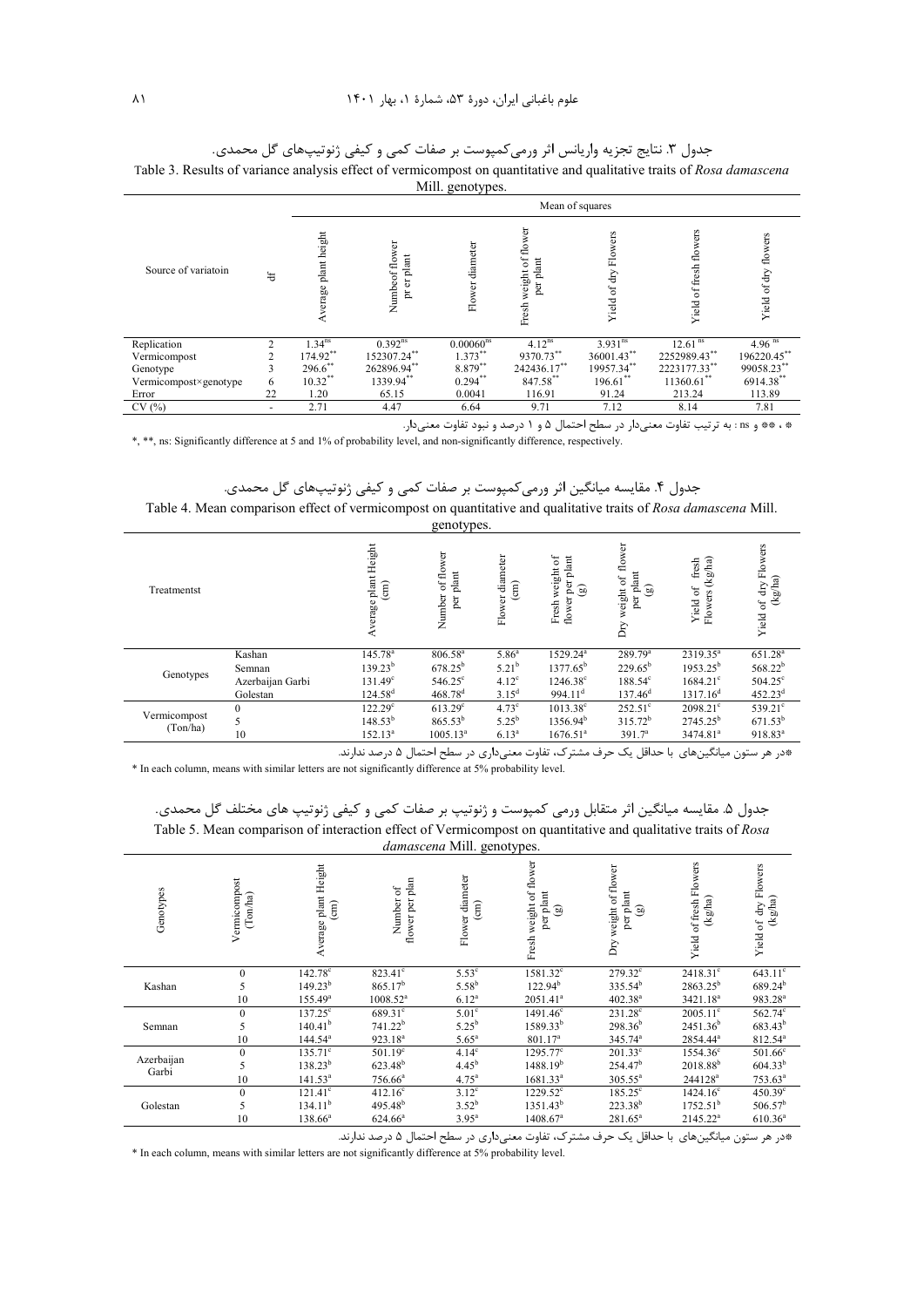| Characteristics                                                                                                                                                       | Number of flowers<br>plan<br>per                              | Flower<br>Diamete<br>$\widehat{\text{cm}}$       | 5°<br>plant<br>weight<br>per<br>್ರಾ<br>flower<br>Fresh | plant<br>Ъ<br>weight<br>per<br>ದಾ<br>۵<br>$\rm{Dry}$<br>flow | ÿ<br>$\sigma$<br>Yield<br>$\frac{1}{2}$<br>fresh | flowers<br>Yield of<br>dry |
|-----------------------------------------------------------------------------------------------------------------------------------------------------------------------|---------------------------------------------------------------|--------------------------------------------------|--------------------------------------------------------|--------------------------------------------------------------|--------------------------------------------------|----------------------------|
| Number of flowers per plan<br>Flower diameter<br>Fresh weight of flower per plant<br>Dry weight of flower per plant<br>Yield of fresh Flowers<br>Yield of dry Flowers | $0.94***$<br>$0.93***$<br>$0.95***$<br>$0.90***$<br>$0.95***$ | $0.93***$<br>$0.94***$<br>$0.84***$<br>$0.82***$ | $0.94**$<br>$0.84***$<br>$0.82**$                      | $0.84***$<br>$0.83***$                                       | $0.96**$                                         |                            |

جدول ۶. ضرایب همبستگی بین برخی صفات کمی و کیفی ژنوتیپ های مختلف گل محمدی. Table 6. Correlation coefficients between some quantitative and qualitative traits of Rosa damascena Mill. genotypes.

عملکرد گل خشک

نتایج حاصل از تجزیه واریانس دادهها نشان داد که تیمارهای ورمیکمپوست و ژنوتیپ و اثر متقابل آنها در سطح احتمال یک درصد، بر عملکرد وزن خشک گل معنیدار بود (جدول ٣). در رابطه با ژنوتیپهای مورد مطالعه نيز، مقايسه ميانگين بين ژنوتيپها از نظر اين صفت نشان داد بیشترین عملکرد گل خشک مربوط به ژنوتیپ گل محمدی کاشان با وزن خشک ۶۵۱/۲۲ کیلوگرم در هکتار و کمترین آن مربوط به ژنوتیپ گل محمدی گلستان با وزن خشک ۴۵۲/۲۳ کیلوگرم در هکتار بود (جدول ۴). در بررسی مقایسه میانگینها نیز مشاهده شد، عملکرد وزن خشک گل در حالت استفاده از ورمیکمپوست، افزایش پیدا کرد، بهطوریکه بین تیمارهای کاربرد ورمیکمپوست، بیشترین وزن خشک پایه در تیمار حداکثر ورمی کمپوست (ده تن در هکتار) بهمیزان ۹۱۸/۶۸ کیلوگرم در هکتار بهدست آمد که نسبت به تیمار شاهد (۵۳۹/۲۱ کیلوگرم در هکتار) حدود ۳۵/۵ درصد بيشتر بود. مقايسه ميانگين اثر متقابل ورمي كميوست و ژنوتيپ نيز نشان دهنده وجود اختلاف معنیدار بین تیمارهای آزمایشی بود، بهطوریکه در تیمار ده تن در هکتار ورمی کمپوست بیشترین عملکرد وزن خشک گل در ژنوتیپ کاشان (۹۸۳/۲۸ کیلوگرم در هکتار) حاصل شد که در مقایسه با ژنوتیپ گل محمدی گلستان (۶۱۰/۳۶ کیلوگرم در هکتار) بیش از ۳۱ درصد افزايش نشان داد (جدول ۵). بهطوركلي ژنوتيپها نسبت به نوع و میزان کودهای مورد استفاده واکنشهای متفاوتی نشان دادند، ژنوتیپ کاشان ژنوتییی با کودپذیری بالا بود که با افزایش میزان کود آلی

همچنین مقایسه میانگین اثر متقابل ورمیکمپوست و ژنوتیپ نشان داد که در هر یک از ژنوتیپ با افزایش میزان کود آلی ورمیکمپوست عملکرد وزن تازه گل افزایش یافت، ولی واکنش هر یک از چهار ژنوتیپ در کاربرد میزانهای مختلف ورمی کمپوست یکسان نبود، بهطوری که ژنوتیپ کاشان در شرایط مصرف ده تن در هکتار ورمی کمپوست با ۳۴۲۱/۸۱ کیلوگرم وزن تازه گل دارای بیشترین میزان عملکرد و ژنوتیپ گلستان با ۲۱۴۵/۱۲ کیلوگرم وزن تازه گل دارای کمترین میزان عملکرد بودند (جدول ۵). بەنظر می رسد علت افزایش عملکرد وزن تازه گل در ژنوتیپ کاشان نسبت به ژنوتیپهای مورد مطالعه ديگر، بهدليل داشتن ارتفاع متوسط بيشتر، قدرت تولید گل بیشتر و نهایتا داشتن وزن تازه گل و وزن خشک گل تک پایه بیشتر در این ژنوتیپ باشد. در پژوهشی که به منظور تأثیر مقادیر مختلف  $Ocimum$  ) ورمی کمپوست بر گیاه دارویی ریحان basilicum) صورت گرفت، بیان شد که مصرف ۵ تن در هکتار ورمی کمیوست به همراه ۵۰ درصد کود شیمیایی، برتری بارزی از نظر عملکرد ماده خشک کل نسبت به تیمار شاهد (بدون مصرف کود شیمیایی و et al., 2017; Anwar et al., ) داشت ( ..et al., 2017 2005; Rahamani et al., 2017). نتايج اين پژوهش با نتايج پژوهش .Mamta et al (2010) در گياه استويا در گیاه) Fatma et al. ،(Stevia rebaudiana) مرزنجوش (Origanum vulgare) و همچنین .(2013) Rahamani et al (2013) در ژنوتیپهای گل محمدی همخوانی داشت.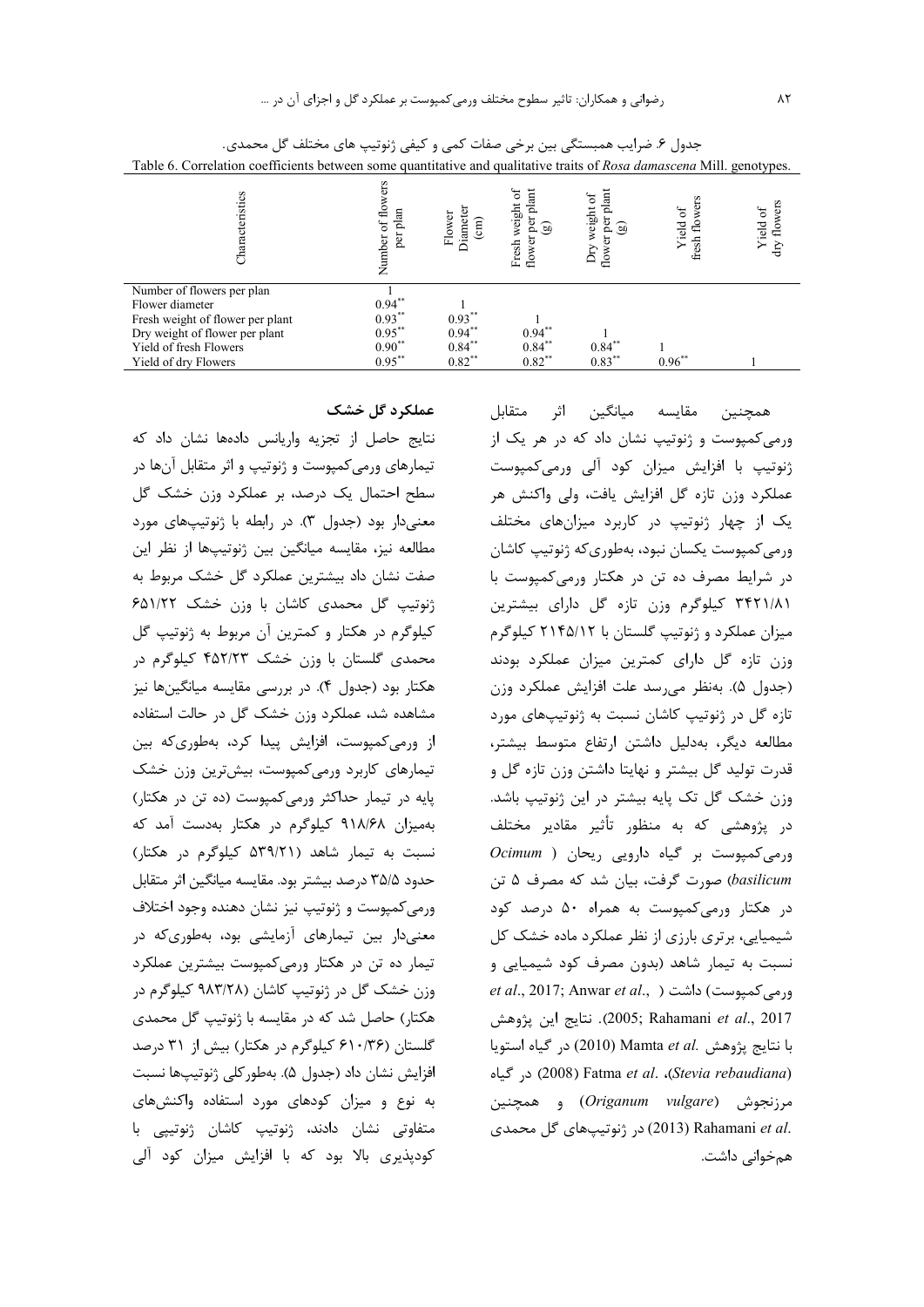(r=•/۹۵) و قطر تاج پوشش (r=•/۹۱) همبستگی Rhamani et al. مثبت و بالا وجود دارد. همچنین (2013) نیز در مطالعاتشان در گل محمدی بین عملکرد وزن خشک گل در هکتار رابطه مستقیم و بالایی با برخی صفات کمی گل محمدی مانند صفات تعداد گل در پایه (۰/۹۵-r) و وزن تازه گل (۰/۹۶) مشاهده کردند. نتایج این آزمایش با نتایج بررسیهای Jaimand et al., 2005; Kudori et al., ) ديگر محققان 2015; Kazaz et al., 2010; Lebaschi, 2012 Yousefi, 2018 ) در مورد همبستگی عملکرد گل با صفات مختلف گل محمدی همسویی نشان میدهد.

### نتیجەگیری کلی

نتایج این بررسی نشان داد که، کاربرد کود آلی ورمیکمپوست موجب افزایش عملکرد گل و صفات مورفولوژیک اندازهگیری شده گل محمدی نسبت به شاهد، بدون مصرف ورمیکمیوست گردید. عدم مصرف نهادههای شیمیایی در تولیـد گیاهان دارویی و فرآوردههای آنها، شرط اصلی در تولید محصولات ارگانیک و طبیعی بودن آنها است. بنابراین با توجه به عملکرد قابل توجه وزن خشک گل و اجزای آن در تیمار ده تن کود آلی ورمی کمیوست در هکتار و نظر به مشکلات زیست محیطی ناشی از کاربرد کودهای شیمیایی و در راستای نیل به اهداف تولید پایدار، مصرف ده تن ورمی کمپوست در هکتار جهت حصول عملکرد قابل توجه در گل محمدی توصیه میگردد. همچنین نتـایج بررسی اثر کودهای مختلف بر ژنوتیپ، نشان از تفاوت در واکنش ژنوتیپها نسبت به تیمارهای کودی داشت که این امر مطالعات بیشتر روی پتانسیل عملکرد و همچنین نیازهای تغذیهای این ژنوتیپها را ضروری میسازد. همچنین با توجه به نتایج کلی از این بررسی و وجود همبستگی برخی صفات مـورد مطالعه با عملكرد گل مىتوان آنها را در بالا بردن عملکرد در برنامههای اصلاحی و بهنژادی بهکار برد. بر اساس اطلاعات بهدست آمده از ایـن آزمایش ژنوتیپ كاشان داراي بالاترين عملكرد گل و صفات مورفولوژيک بود که میتوان آن را به عنوان یک ژنوتیپ برتر در منطقه مورد مطالعه دانست و ژنوتیپهای سمنان،

ورمی کمپوست عملکرد وزن تر و خشک گل در این ژنوتیپ بیشتر از ژنوتیپ سمنان، آذربایجان غربی و گلستان نسبت به شاهد افزایش نشان داد. بهنظر میرسد، کود آلی ورمی کمپوست بهوسیله توسعه حجمی ریشه و جذب بیشتر عناصر غذایی و افزایش میزان فتوسنتز موجب بهبود عملکرد ماده خشک گل در تمامی ژنوتیپهای گل محمدی گردید. مطالعات انجام شده بر روی گشنیز مشخص شده است که، تیمارهای کودی اعمال شده نظیر کودهای بیولوژیک و ورمی کمپوست باعث افزایش ارتفاع و وزن خشک این گیاه گردید (Bigohna et al., 2008). همچنین گزارش شده است سطوح مختلف ورمى كمپوست و ورمىواش بر ميزان ماده خشک و مواد موثره ریحان (Ocimum basilicum) موثر است (Azizi et al., 2008). در تحقیقی در منطقهٔ دماوند که بر روی ژنوتیپهای مختلف گل محمدی انجام شد مشخص گردید، بیشترین شمارش گل در پایه برابر ۸۱۰ عدد و بالاترین عملکرد گل تازه برابر ۲۴۶۵ کیلوگرم در هكتار بهدست آمده است (Lebaschi, 2012). بهطور كلي Darzi et al. نتايج مطالعات. Darzi et al. (2016) در گیاه دارویی بادرشبی ( Dracocephalum (2013) Rahamani et al. و همچنین (2013). (2013) Rezai et al. (2004) Tabaei-Aghdaei et al. بر روی گل محمدی مطابقت داشت.

همبستگی بین صفات

نتايج ضريب همبستگي در آزمايش نشان داد (جدول ۶) که عملکرد وزن گل خشک در هکتار گل محمدی رابطه مستقیم و بالایی با برخی صفات مورفولوژیک و صفات کمی اندازه گیری شده از قبیل، صفات تعداد گل در پایه (۲=۰/۹۵)، وزن تر گل (۲=۰/۹۶) و قطر گل (r=٠/٨٢) و عملكرد وزن تازه گل در پايه (r=٠/٨٢) داشت. این نتایج با گزارشهای موجود در مورد همبستگی عملکرد گل با صفات مختلف گل Tabaei-Aghdaei ) می دهد ( Tabaei-Aghdaei et al., 2004). Rezaee et al. (et al., 2004) نيز همبستگى مستقیم و بالایی را میان صفات گوناکون ژنوتیپ های گل محمدی مشاهده کردند، آنها اظهار داشتند بین عملکرد گل در هکتار با صفات تعداد گل در پایه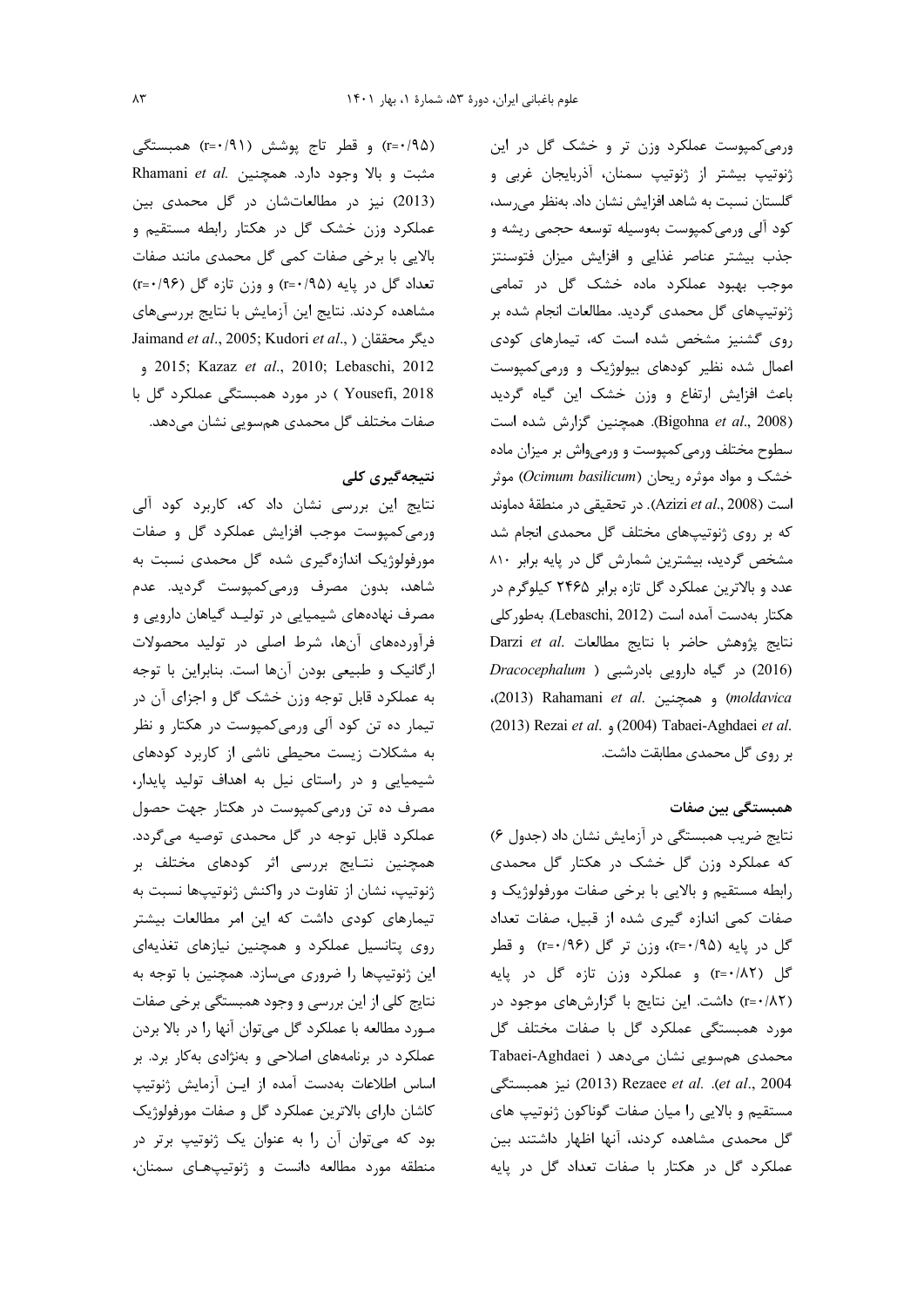**سپاسگزاری** 

عملکرد کمی و کیفی ژنوتیپهای مختلف گل محمدی مسمس مرکز تحقیقات و آموزش کشاورزی و منابع طبیعی از حمایت مالی مؤسسه آموزش و ترویج جهاد کشاورزی و مساعدت همکاران بخش منابع طبیعی استان گلستان، تشکر و قدردانی میگردد.

آذربایجان غربی و گلستان در اولویت بعدی قرار میگیرند. در نهایت میتوان تحقیقات بیشتر در راستای بررسی اثرات سطوح دیگر کودی و سایر عناصر غذایی بر را در منطقه توصيه نمود.

#### **REFERENCES**

- 1. Abbaszadeh, B., & Zakerian, F. (2016). Melissa affects uptake in two arbuscular fungal species, fungi of mycorrhiza and vermicompost. *Iranian Journal of Medicinal and Aromatic Plants*, 32(1), 47-59 (In Farsi).
- 2. Amiri, M., Rezvani Moghadam, P., & Jahan, M. (2018). Evaluation of morphological characteristics, quantitative and qualitative yield of *Echium amoenum* as affected by plant density and application of chemical (urea) fertilizer and different organic fertilizers. *Iranian Journal of Horticultural Sciences*, 47(1), 55-69. (In Farsi).
- 3. Anwar, M., Patra, D. D., Chand, S., Alpesh, K., Naqvi, A. A., & Khanuja, S. P. S. (2005). Effect of organic manures and inorganic fertilizer on growth, herb and oil yield, nutrient accumulation and oil quality of French basil. *Communications in Soil Science and Plant Analysis*, 36(13), 1737-1746.
- 4. Arancon, N., Edwards, C. A., Bierman, P., Welch, C., & Metzger, J. D. (2011). Influences of vermicomposts on field strawberries: effects on growth and yields. *Journal of Bioresource Technology*, 93، 145-153.
- 5. Ashnavar, M., Bahmanyar, M., Akbarpor, V., & Ghorbani, N. (2016). The effect of phosphorus and vermicompost nanofertilizers on yield, yield components and percentage of German chamomile essential oil (*Matricaria chamomilla*). *Journal of Crops Improvement.* 19 (1), 177-187. (In Farsi).
- 6. Azeez, J. O., Van Averbeke, W., & Okorogbona, A. O. M. (2010). Differential responses in yield of pumpkin (*Cucurbita maxima* L.) and nightshade (*Solanum retroflexum* Dun.) to the application of three animal manures. *Bioresource Technology*,101(7), 2499-2505.
- 7. Azizi, M., Rezvani, F., Hasanzadeh, M., Lekzian, A., & Nemati, H. (2008). Effect of vermicompost levels and irrigation on morphological traits and essential oil of *Matricaria chamomile*. *Iranian Journal of Medicinal and Aromatic Plants*, 24(1), 82-93. (In Farsi).
- 8. Bauma, C., El-Tohamy, W., & Gruda, N. (2015). Increasing the productivity and product quality of vegetable crops using arbuscular mycorrhizal fungi: A review. *Scientia Horticulturae*, 187, 131-141.
- 9. Baydar, H., & Baydar, N. G. (2005). The effects of harvest date, fermentation duration and Tween 20 treatment on essential oil content and composition of industrial oil rose (*Rose damascena* Mill.). *Industrial Crops and Products*, 21(2), 251-255.
- 10. Bigohna, R., Rezvani Moghaddam, P., & Jahan, M. (2014). Investigation of the effect of different fertilizer managements on some quantitative and qualitative characteristics of coriander (*Coriandrum sativum* L.). *Iranian Journal of Crop Research*. 12 (4), 574-581. (In Farsi).
- 11. Darzi, M.T., Hadjseyed Hadi, M. R., & Atarpoor, R. (2016). Effects of different manure and vermicompost rates on yield and essential oil contents of dragonhead (*Dracocephalum moldavica* L.). *Iranian Journal of Filed Crop Science*, 46 (4), 4711-721. (In Farsi).
- 12. Fatma, E. M., Gharib, F.A., Moussa, L. A., & Massoud, O. N. (2008). Effect of compost and biofertilizers on growth, yield and essential oil of sweet marjoram (*Majorana hortensis*) plant. *International Journal of Agriculture and Biology*, 10, 381-387.
- 13. Gudin, S. (2000). Rose: Genetics and breeding. *Plant Breeding Review*, 17 ,159-189.
- 14. Gurav, S., Katwate, S., Patel, M., Singh, B., Mirra, R., & Missa, S. (2010). Fertigation of roses under natural ventilated polyhouse conditions. *Floriculture Research Trend in India*, pp. 222-223.
- 15. Iqbal, M., Akhtar, N., Zafar, S., & Ali, I.( 2008). Genotypic responses for yield and seed oil quality of tow *Brassica* species under semi-arid environment conditions. *South African Journal of Biotechnology*, 74, 567-571.
- 16. Kapoor, R., Giri, B., & Mukerji, K.G. (2004). Improved growth and essential oil yield and quality in *Foeniculum vulgare* Mill on mycorrhizal inoculation supplemented with P-fertilizer. *Bioresource Technology*, 93, 307-311.
- 17. Kazaz, S., Erbas, S., Baydar, H., Dilmacunal, T. & Koyuncu, M. A. (2010). Cold storage of oil rose (*Rosa damascene* Mill.) flowers. *Scientia Horticulture*, 126, 284-290.
- 18. Kudori, M. R., Rahmani, G., Tabaei-Aghdaei, S. R., Darvishi Zeinabadi, D., Khoshroo, S. M. R., & Sharifi yazdi. (2015). Variation in flower yield and mprphological characteristics of Damask rose. *Journal of Applied Environmental and Biological Sciences*, 5(12), 208-216.